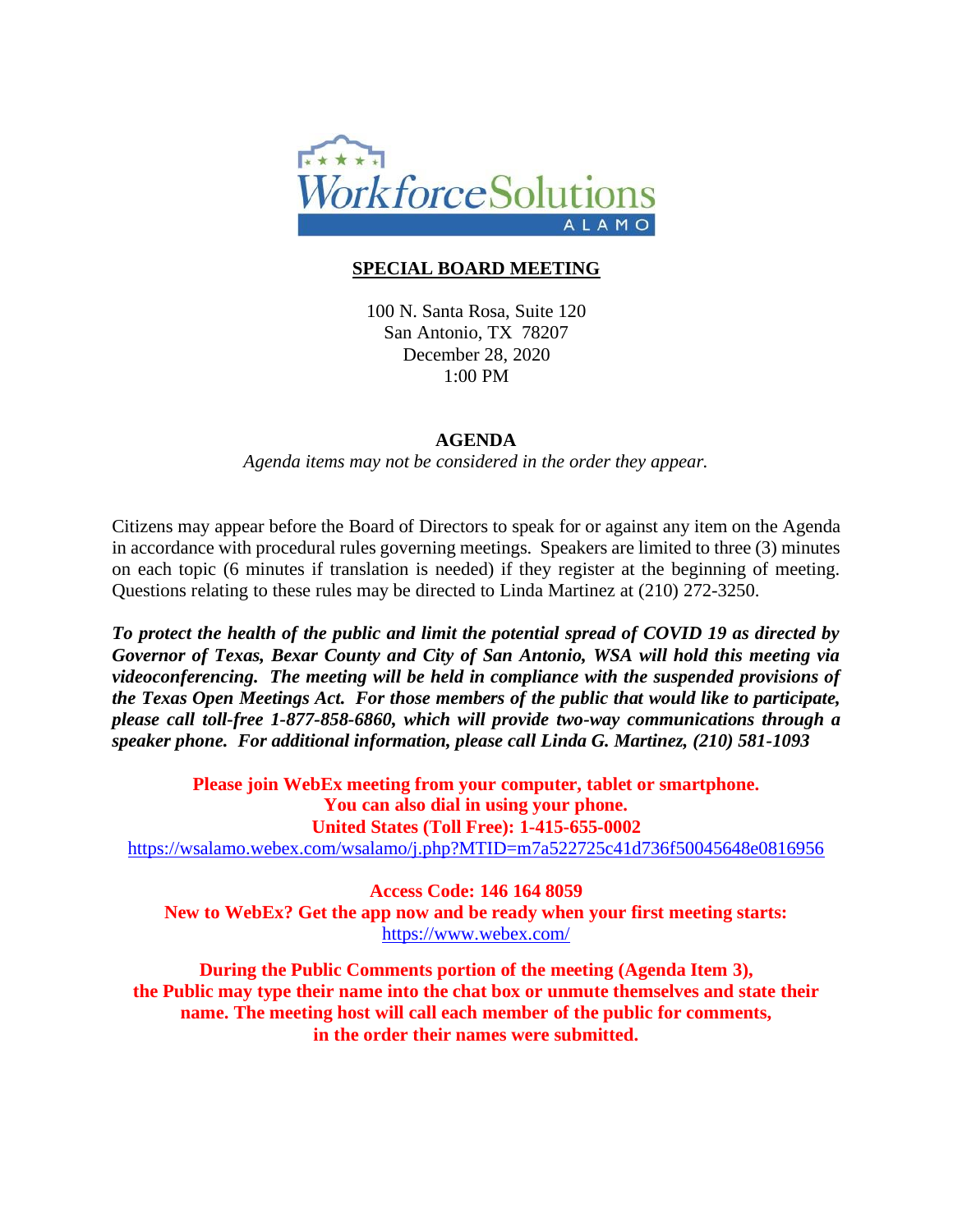- I. Call to Order and Quorum Determination Presenter: Chair Solis
- II. Declarations of Conflict of Interest Presenter: Chair Solis
- III. Public Comment Presenter: Chair Solis
- IV. Alamo Academies Presenter: Katherine Sanchez-Rocha, Executive Director
- V. Consent Agenda: (Discussion and Possible Action) Presenter: Chair Solis
	- a. Board Meeting December 04, 2020 Minutes
	- b. Board/Committee Meeting Dates
	- c. Dream Proposal Funds Allocations to Service Providers
- VI. Procurement (Discussion and Possible Action)
	- a. Approval of the Month to Month Lease of Floresville Floresville, Texas Service Center
	- b. Cleaning Contract \$188,160
	- c. Professional Employer Organization (PEO) RFP/Contract
	- d. Update: Child Care Quality (CCQ) Contracts
- VII. Child Care Committee (Discussion and Possible Action) Presenter: Jessica Villarreal, Childcare Services Director
	- a. Briefing: Child Care Services (CCS) Maximum Reimbursement Rates
	- b. Texas Rising Star (TRS) Discount
- VIII. Local Plan Presenter: Dr. Andrea Guajardo, CIO
- IX. CEO Report Presenter: Adrian Lopez a. Contractor Work Session
- X. Chair Report Presenter: Chair Solis a. HR Committee Recommendations for CEO (Discussion and Possible Action)

Workforce Solutions Alamo is an equal opportunity employer/program. Persons with disabilities who plan to attend this meeting and who may need auxiliary aids, services, or special accommodations should contact Linda Martinez at (210) 272-3250 so that appropriate arrangements can be made. Relay Texas: 1-800-735-2969 (TDD) or 711 (Voice).